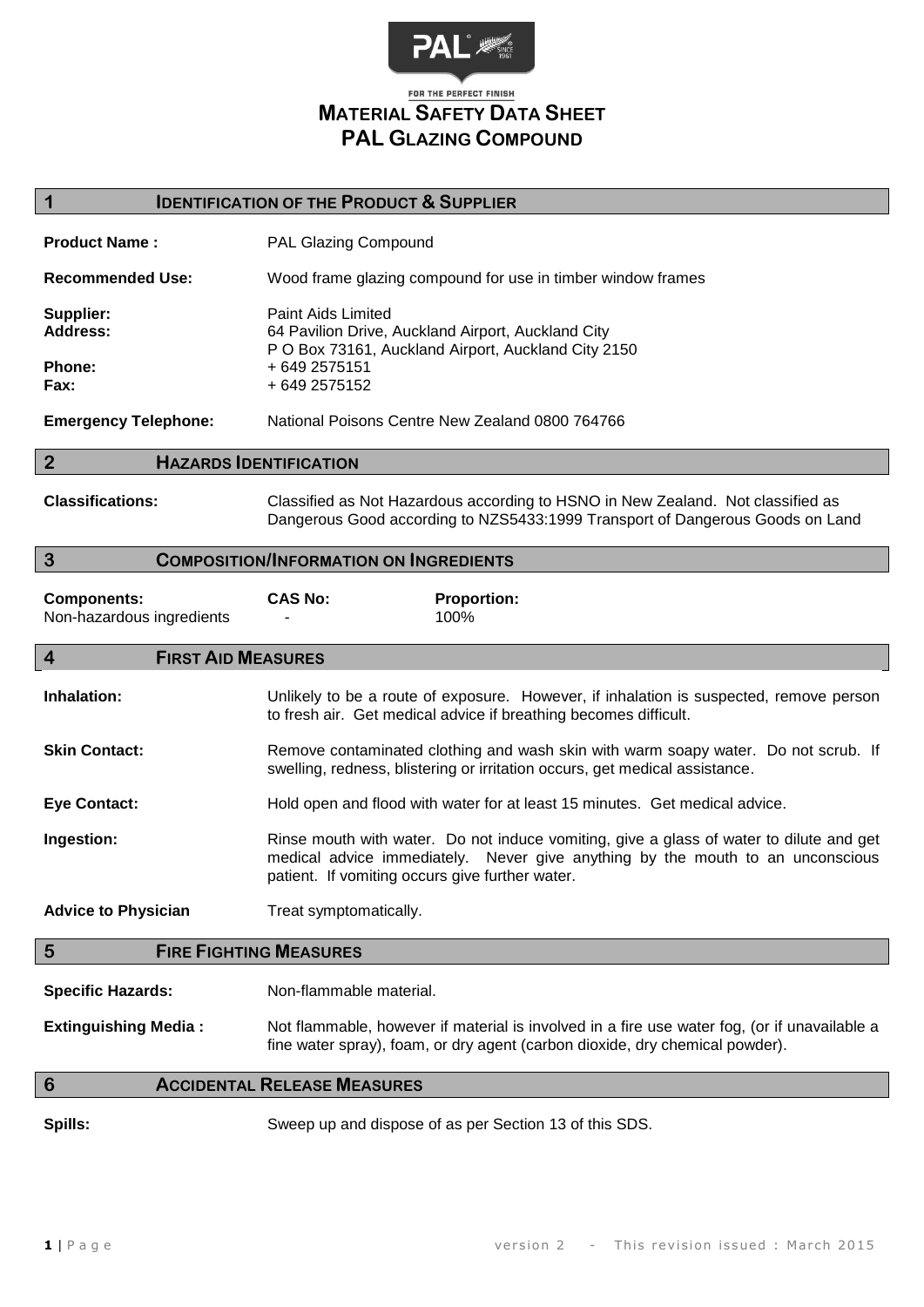

# **MATERIAL SAFETY DATA SHEET PAL GLAZING COMPOUND**

## **7 HANDLING & STORAGE**

**Handling Advise:** No special precautions are required when handling this product at normal application temperatures. **Storage Advice:** Store in a cool, dry place and out of direct sunlight. Store away from any incompatible materials as defined in Section 10 of this SDS. Keep containers closed when not in use.

### **8 EXPOSURE CONTROL / PERSONAL PROTECTION**

| <b>Occupational Exposure</b><br>Limits:  | Not applicable                                                         |
|------------------------------------------|------------------------------------------------------------------------|
| <b>Engineering Controls:</b>             | Natural ventilation should be adequate under normal conditions of use. |
| <b>Personal Protective</b><br>Equipment: | None required.                                                         |

#### **9 PHYSICAL & CHEMICAL PROPERTIES**

| Form:                     | Semi solid     |
|---------------------------|----------------|
| Colour:                   | Pink           |
| Odour:                    | Mild           |
| Solubility:               | Very low       |
| <b>Specific Gravity:</b>  | 1.6            |
| <b>Boiling Point (°C)</b> | Not applicable |

### **10 STABILITY & ACTIVITY**

| Stability:                                          | This material is thermally stable when stored and used as directed.                                                                                                                                                                                                                           |
|-----------------------------------------------------|-----------------------------------------------------------------------------------------------------------------------------------------------------------------------------------------------------------------------------------------------------------------------------------------------|
| <b>Conditions to avoid:</b>                         | No information available.                                                                                                                                                                                                                                                                     |
| <b>Incompatible Materials:</b>                      | No information available.                                                                                                                                                                                                                                                                     |
| <b>Hazardous de-Composition</b><br><b>Products:</b> | Thermal decomposition is highly dependent on conditions. A complex mixture of<br>airborne solids, liquids and gases, including carbon monoxide, carbon dioxide and other<br>organic compounds will be evolved when this material undergoes combustion or thermal<br>or oxidative degradation. |
| <b>Hazardous Reactions:</b>                         | No information available.                                                                                                                                                                                                                                                                     |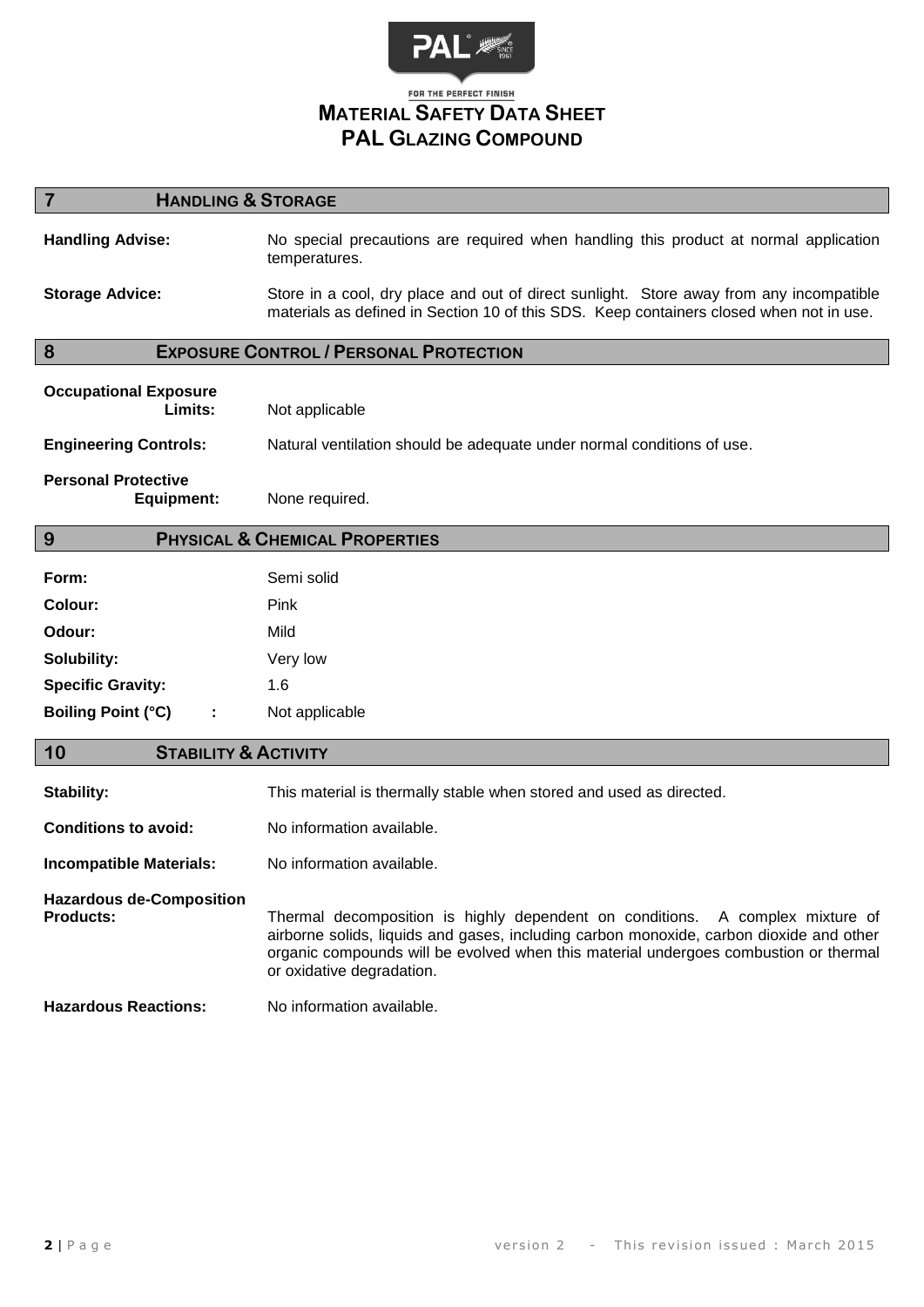

## **11 TOXICOLOGICAL INFORMATION**

No adverse health effects are expected if the product is handled in accordance with this Safety Data Sheet and the product label. Symptoms or effects that may arise if the product is mishandled and overexposure occurs are:

| Ingestion:                | Swallowing could result in nausea and vomiting.                                                           |
|---------------------------|-----------------------------------------------------------------------------------------------------------|
| <b>Eye Contact:</b>       | May be an irritant.                                                                                       |
| <b>Skin Contact:</b>      | Contact with skin may result in irritation. Repeated or prolonged contact may lead to<br>irritation.      |
| <b>Long Term Effects:</b> | No information available.                                                                                 |
| Inhalation:               | Product may be an irritant to mucous membranes and respiratory tract if used at<br>elevated temperatures. |

### **12 ECOLOGICAL INFORMATION**

Avoid contaminating waterways.

| <b>Ecotoxicity</b>                     | Not classified as Ecotoxic under HSNO.                                                                                                    |  |
|----------------------------------------|-------------------------------------------------------------------------------------------------------------------------------------------|--|
| <b>Persistence &amp; degradability</b> | The product is expected to biodegrade slowly                                                                                              |  |
| <b>Mobility</b>                        | Not soluble in water                                                                                                                      |  |
| 13<br><b>DISPOSAL CONSIDERATIONS</b>   |                                                                                                                                           |  |
| <b>Substance Disposal</b>              | Dispose of in an authorised landfill. Do not dispose of down drains or into local<br>waterways.                                           |  |
| <b>Container Disposal</b>              | Recycle or reuse if possible, or dispose of in an authorised landfill.                                                                    |  |
| <b>Local Legislation</b>               | Disposal should be in accordance with applicable regional and national laws and<br>regulations.                                           |  |
| 14<br><b>TRANSPORT INFORMATION</b>     |                                                                                                                                           |  |
| <b>Land Transport:</b>                 | Not classified as a dangerous good under NZS 5433:1999 Transport of Dangerous<br>Goods on Land for transport by road or rail.             |  |
| <b>Marine Transport:</b>               | Not Classified as Dangerous Goods by the criteria of the International Maritime<br>Dangerous goods Code (IMDG code) for transport by sea. |  |
| <b>Air Transport:</b>                  | Not Classified as Dangerous goods by the criteria of the International Air Transport                                                      |  |

Association (IATA), Dangerous Goods Regulations for transport by air.